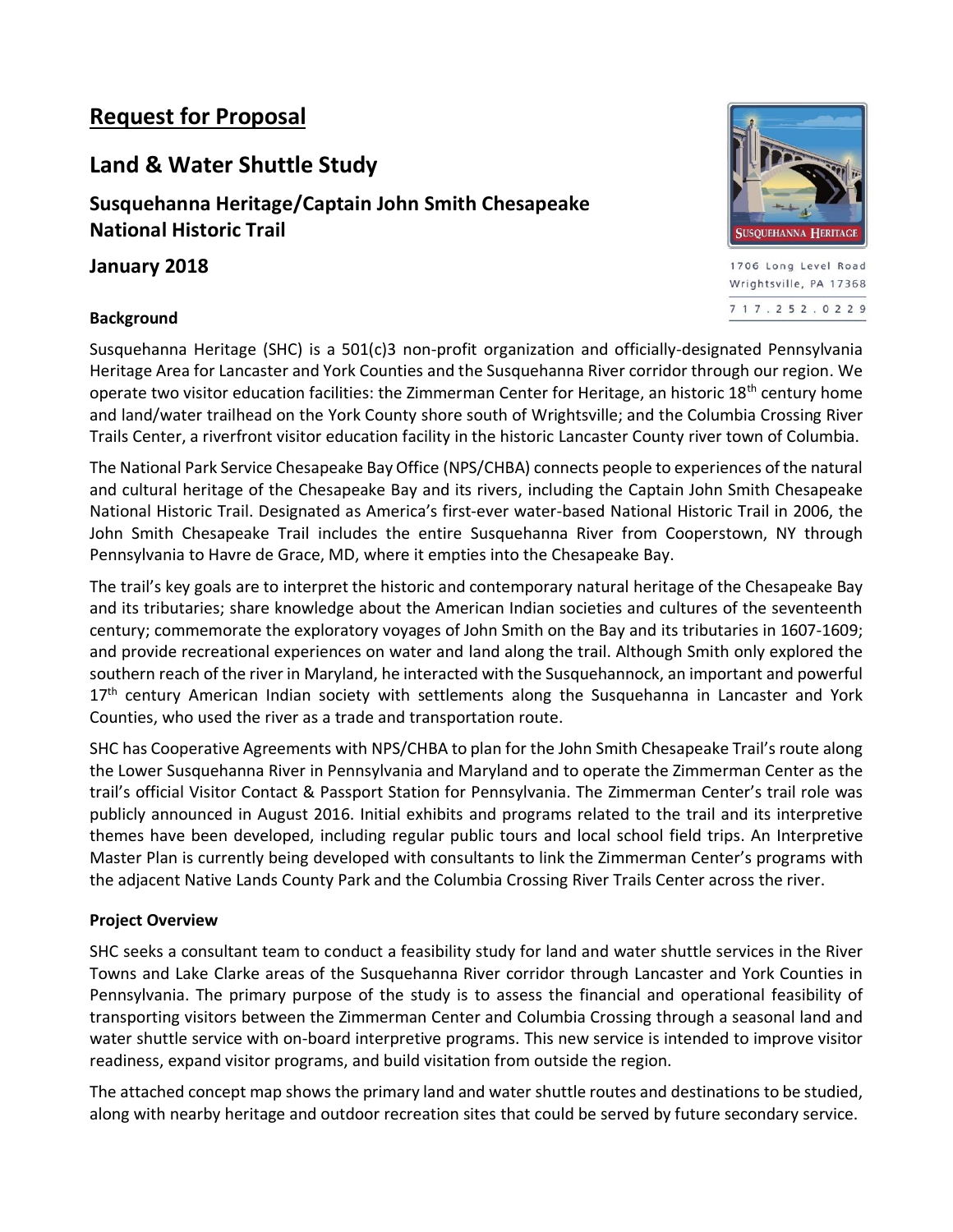For the primary service between the Zimmerman Center and Columbia Crossing, the study shall address and make recommendations for the following key areas of focus:

■ Routes, schedules, permits, and regulations

■ Vehicles, vessels, and other equipment

- Docking and onshore facilities
- Management options, including contract services
- Accommodations for onboard interpretation
- Capital and operational costs and revenues

For future secondary service to other sites, the study shall provide a preliminary assessment of preferred sites, potential routes, and available facilities.

# **Scope of Work**

The selected consultant team shall agree to provide the necessary personnel and equipment to work with SHC and NPS/CHBA to complete the following tasks:

**Task 1:** Project meeting with SHC and NPS/CHBA to:

- Review scope of work and confirm project deliverables.
- Set communication contacts and procedures.
- Develop schedule for stakeholder involvement, project submittals, and invoice payments.

**Task 2:** Site visits with SHC and NPS/CHBA to the Zimmerman Center, Columbia Crossing, and other key locations to familiarize consultant team with existing facilities and infrastructure, local resources, and community history/character.

**Task 3:** Research, develop, and present a comprehensive assessment and recommendations for the following elements of the primary shuttle service between the Zimmerman Center and Columbia Crossing:

- System Design Routes, stops, schedules, permit/licensing requirements, fares, and marketing/branding strategies for the service.
- Modes of Transport Vehicles and vessels, navigation issues, safety requirements, equipment, and accommodations for onboard interpretive programs and transport of bicycles and paddle craft.
- Onshore Facilities Existing and proposed docks, landings, access paths, and parking areas.
- Management Structure Public, non-profit, and private management options, including projected capital and operational costs and revenues for each option and a recommendation for the preferred management structure.

**Task 4:** Develop a preliminary assessment of preferred sites, potential routes, and available facilities for future secondary service to other sites in the area.

**Task 5:** Project meetings with SHC, NPS/CHBA, and other key stakeholders to review findings, discuss alternatives, and reach consensus on a preferred option for management of the primary shuttle service.

**Task 6:** Finalize feasibility study and deliver products in print and digital form to SHC and NPS/CHBA.

# **Project Schedule**

The project shall commence by March 15, 2018 and be completed by June 15, 2018.

## **Project Budget**

The total budget currently available for this project is \$12,500.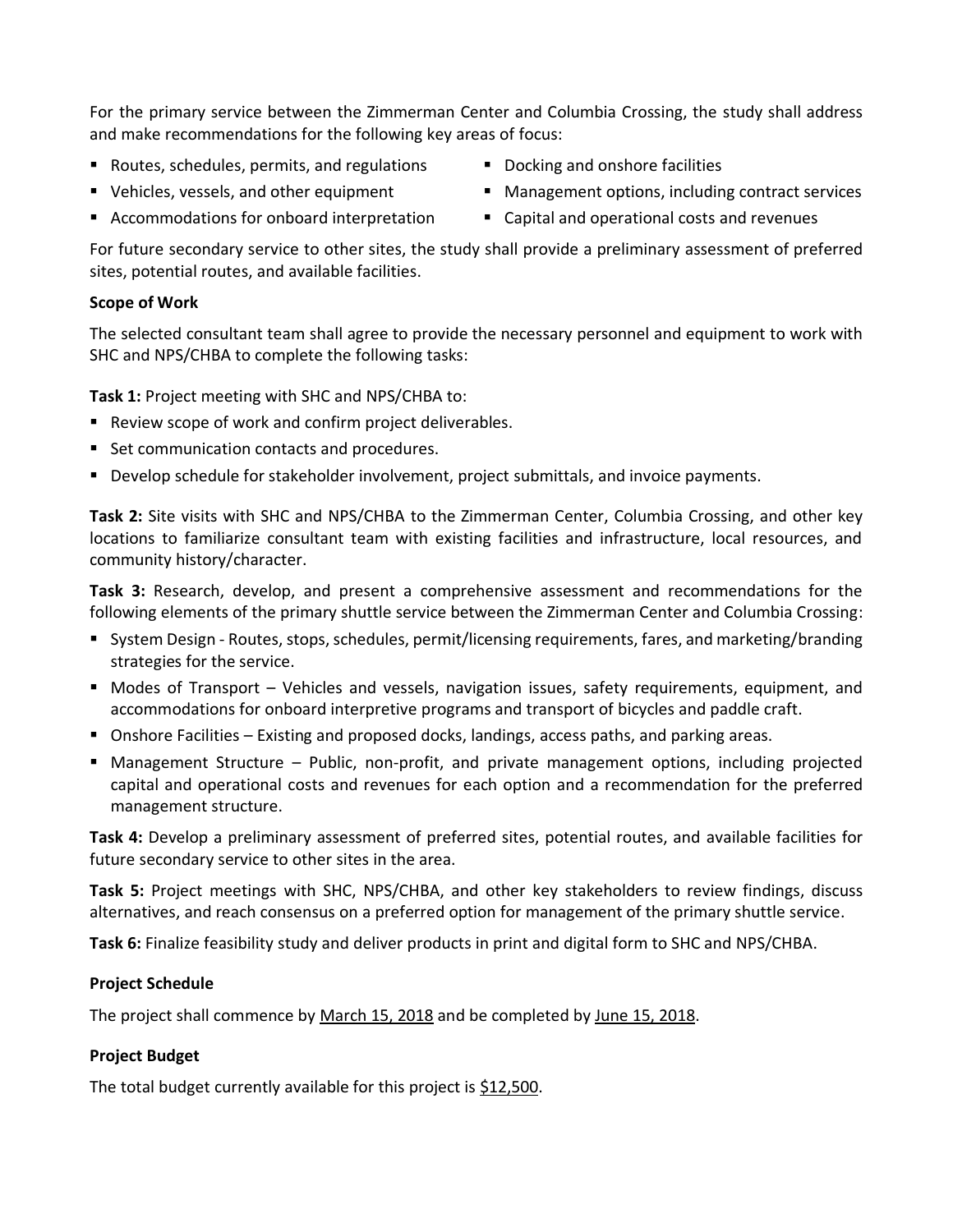### **Special Note**

The Land and Water Shuttle Study will complement an Interpretive Master Plan for the Zimmerman Center, Columbia Crossing, and Native Lands County Park, which is currently underway. The consultant team selected for the Land and Water Shuttle Study is expected to coordinate with the Interpretive Master Plan consultant to ensure that proposed interpretive programs are compatible with and can be offered aboard the proposed shuttle services.

### **Qualifications**

Qualified bidders must have at least five years of experience developing feasibility studies for transportation, recreation, or tourism-related services, preferably of a similar nature to that proposed for this project. A summary of capabilities and experience must accompany the proposal, along with a list of references related to such experience and a summary of qualifications for key staff for the project.

#### **Submission of Final Product**

- 1. Submit to SHC all elements and activities for feedback and approval throughout the development process, making modifications as appropriate.
- 2. Final products shall be developed using MS Office programs (Word, PowerPoint, Publisher) and provided in digital and print formats that allow editing and publishing as needed.
- 3. Final products shall be the property of SHC.

**Please submit proposals electronically to:** [zflaharty@susquehannaheritage.org](mailto:zflaharty@susquehannaheritage.org)

#### **Proposals are due no later than 5:00 pm, Thursday, February 15, 2018.**

#### **Questions: Contact Zach Flaharty, SHC Visitor Services Assistant, 717-252-0229, ext.1**

#### **Online Resources**

- [www.susquehannaheritage.org](http://www.susquehannaheritage.org/)
- <http://www.nps.gov/cajo/index.htm>
- <http://smithtrail.net/>

#### **Contract**

The contract will be firm fixed price.

#### **Submitting Proposals**

Proposals should address:

- 1. Land and Water Shuttle Study Process, Content, and Products.
- 2. Project Management Team Experience, Qualifications and References.
- 3. Price for Completion of Scope of Work and Products.

For documentation of relevant experience, consultant teams may send a hard copy or electronic samples of work and/or provide access/addresses to websites.